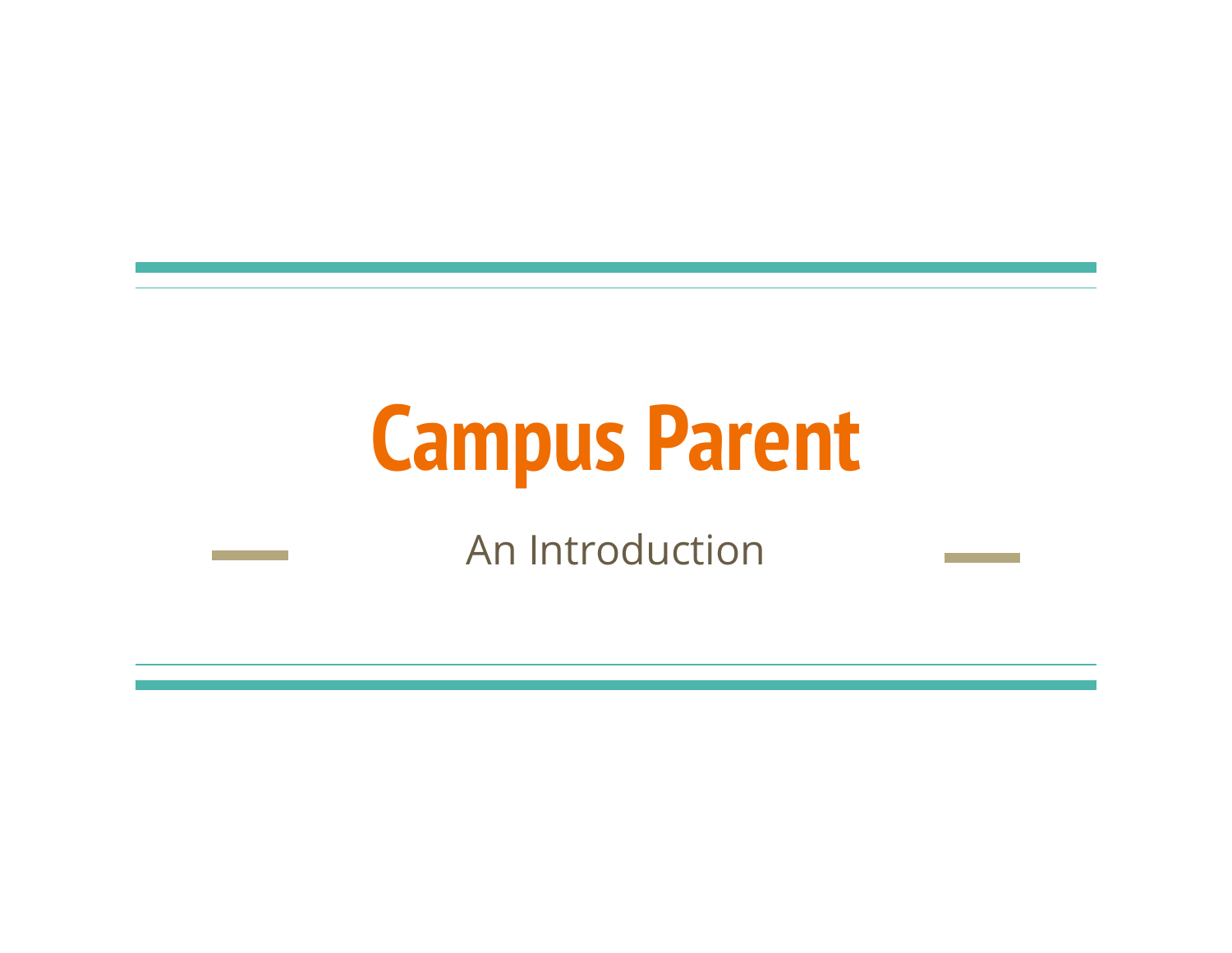## **Logging in to the App**

The Campus Student and Campus Parent apps provide the same tools as the browser version, with the benefit of the option to Stay Logged In and receive push notifications.

- 1. Download the app from the App Store or Google Play
- 2. Search for your District Name and State, entering at least 3 characters of your district's name to search. Select your district from the list.
- 3. Enter your Username and Password, provided by your school.
- 4. If using a secure, private device, mark Stay Logged In to receive mobile push notifications, if enabled by your school.
- 5. Click Log In!

| .ill 오                    | 1:55 PM                                | $93\%$                |
|---------------------------|----------------------------------------|-----------------------|
| <b>Infinite</b><br>Campus |                                        |                       |
|                           |                                        | <b>Campus Student</b> |
|                           | <b>Plainview Schools</b>               |                       |
| <b>Student Username</b>   |                                        |                       |
|                           |                                        |                       |
| Password                  |                                        |                       |
|                           |                                        |                       |
| Stay logged in <b>O</b>   |                                        |                       |
|                           | Log In                                 |                       |
|                           | Forgot Password? Forgot Username? Help |                       |
|                           | <b>Change District</b>                 |                       |
|                           |                                        |                       |
| <b>Announcements</b>      |                                        |                       |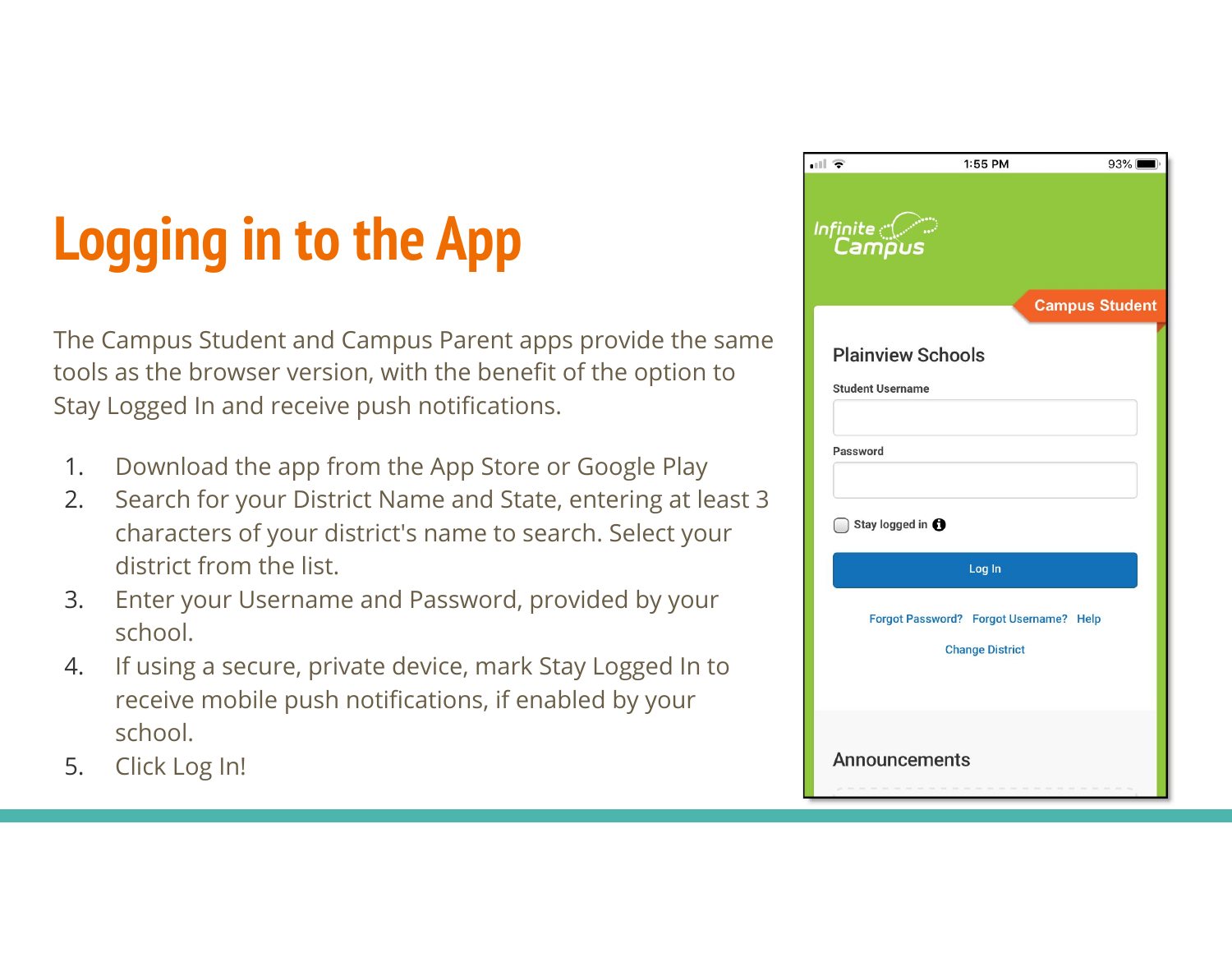### **Logging in from a Web Browser**

Students and parents have different login pages.

1. Visit

https://ic.ccsd15.net/campus/portal /parents/palatine.jsp.

- 2. Enter the Parent Username and Password you set up on your initial visit to Campus Parent.
- 3. Click Log In!

**Note**: The language used for the Campus Parent site can be changed using the selector at the bottom of the screen.

|                                        | <b>Campus Parent</b>                                                                                                                                                                                                                                                                                                                                                                  |
|----------------------------------------|---------------------------------------------------------------------------------------------------------------------------------------------------------------------------------------------------------------------------------------------------------------------------------------------------------------------------------------------------------------------------------------|
| PALATINE C C SCHOOL DIST<br>15         | Announcements<br>Monday January 6, 2020                                                                                                                                                                                                                                                                                                                                               |
| <b>Parent Username</b>                 | <b>Welcome to Campus Parent for School District 15</b>                                                                                                                                                                                                                                                                                                                                |
| Password                               | . If you are an existing D15 family, please enter your Parent Username and<br>Password to log in to your Campus Parent account.<br>. If you forgot your password or username, click on the "Forgot" links.<br>• If you are new to D15, and need to register your child for the first time, please<br>visit https://www.ccsd15.net/Page/9066 and follow the registration instructions. |
| Log In                                 | • Having a problem logging into Campus Parent? Please contact your child's<br>school with questions.                                                                                                                                                                                                                                                                                  |
| Forgot Password? Forgot Username? Help | Bienvenidos al "Campus Parent" para el Distrito Escolar 15                                                                                                                                                                                                                                                                                                                            |
| Log In to Campus Student               | · Si usted es una familia D15 existente, ingrese su Nombre de Usuario y<br>Contraseña de los padres para iniciar sesión en su cuenta de Padres del<br>Campus.                                                                                                                                                                                                                         |
| or                                     | · Si olvidó su contraseña o nombre de usuario, haga clic en los enlaces<br>"Olvidé"                                                                                                                                                                                                                                                                                                   |
| New User?                              | · Si es nuevo en D15 y necesita registrar a su hijo/a por primera vez, visite<br>https://www.ccsd15.net/page/9066 y siga las instrucciones de registro.                                                                                                                                                                                                                               |
|                                        | • ¿Tiene problemas para iniciar sesión en Campus Parent? Comuníquese con<br>la escuela de su hijo/a si tiene preguntas.                                                                                                                                                                                                                                                               |
|                                        |                                                                                                                                                                                                                                                                                                                                                                                       |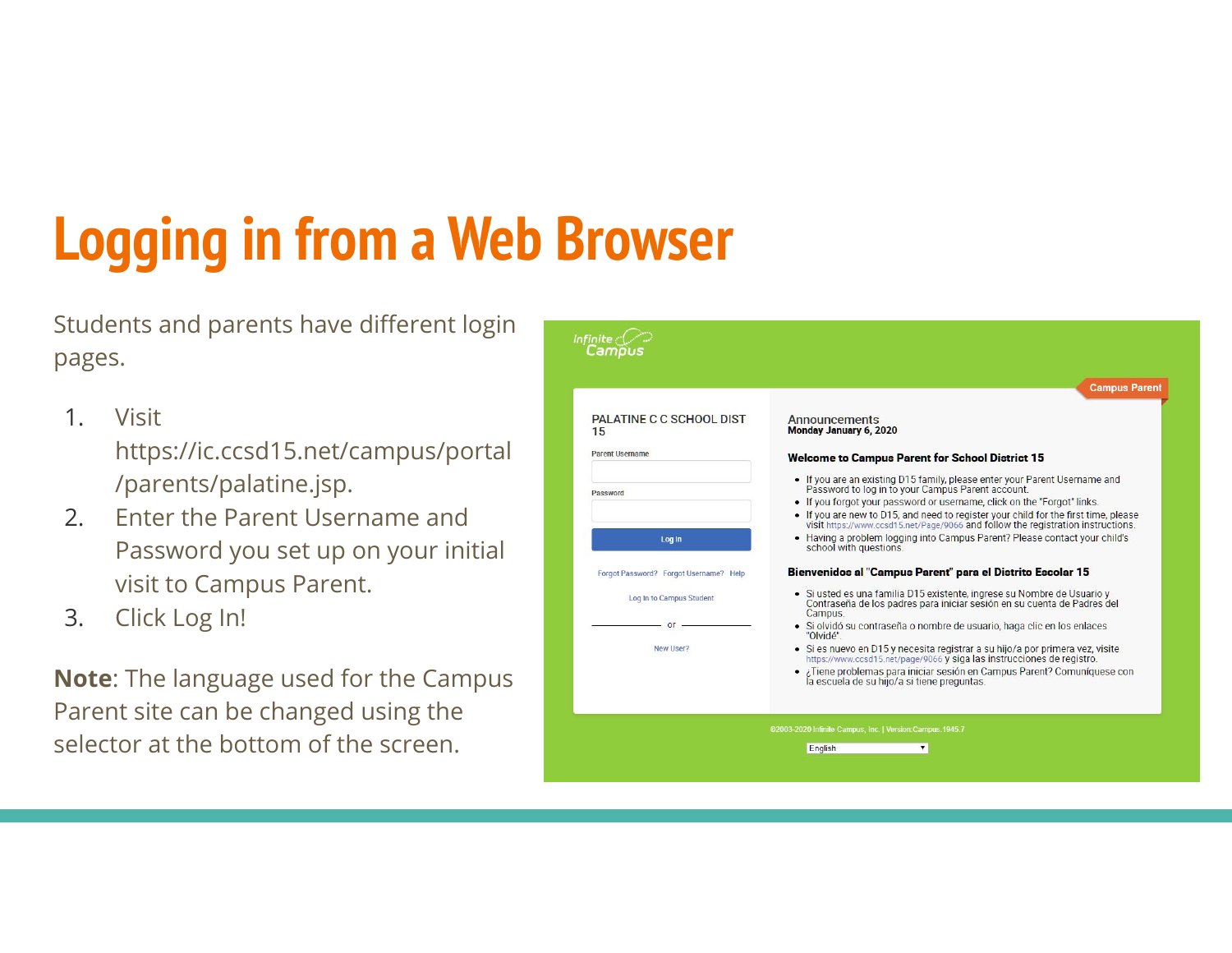### **Have an Activation Key?**

Your school will provide you with an Activation Key. This will ensure that your new account is linking the the existing data for your household. Use this key to create your own user account.

1. If using the Campus Parent mobile app, open the app and search for your District Name and State. Skip to Step 5 **OR** if using a web browser, visit

https://ic.ccsd15.net/campus/portal/parents/pal atine.jsp.

- 2. Click New User?
- 3. Enter your Activation Key in the space provided and then Submit.
- 4. Enter a Username and Password and click Submit.

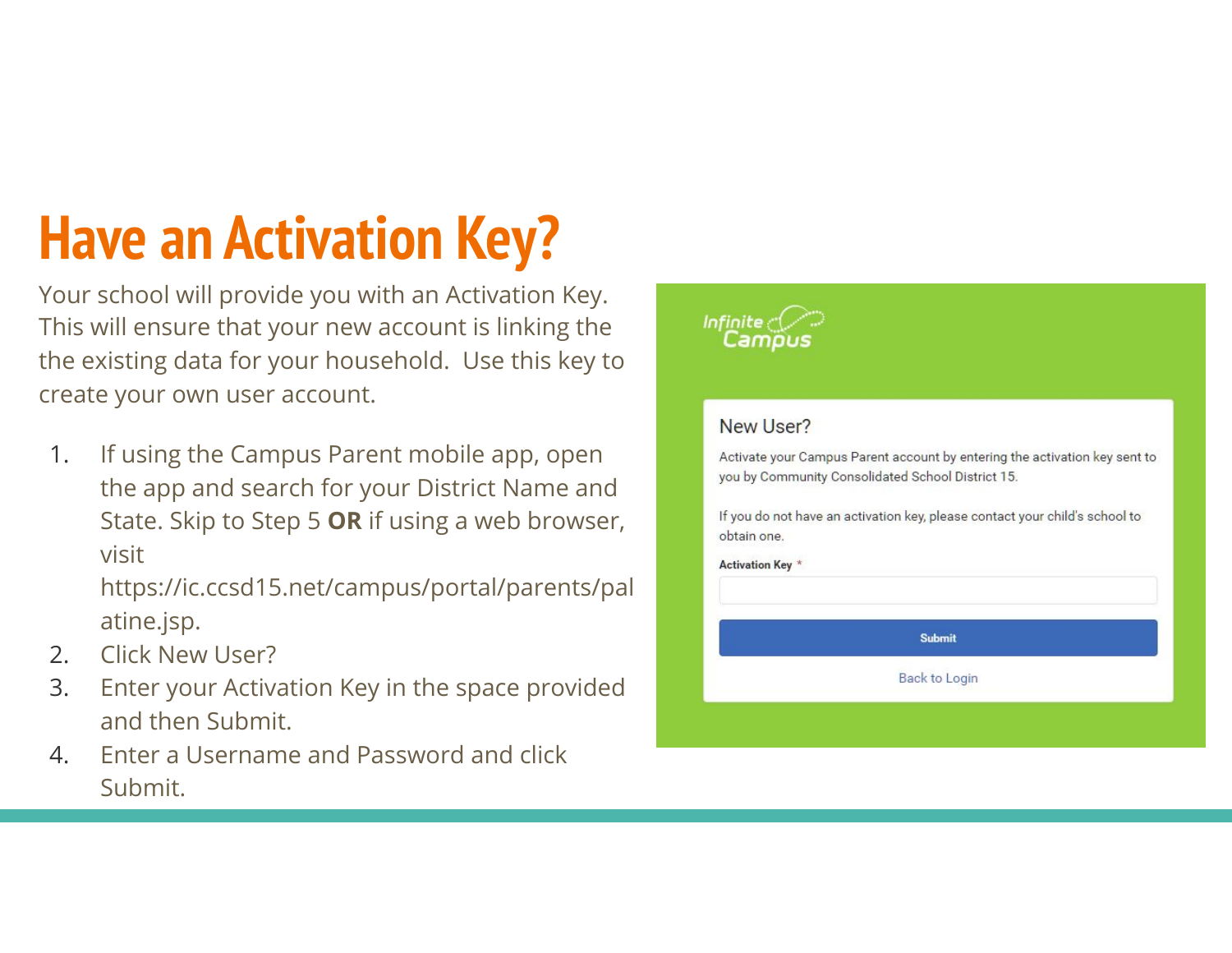### **Creating your Username and Password**

The next step is to create your Campus Parent Username and Password. Once entered, click the Submit button to create your account.

**Note**: On the screen that follows, please put in an email address where your password can be sent in the case you ever forget what it is. District 15 staff will not be able to look this information up for you.

| <b>Create Campus Parent Account</b> |    |
|-------------------------------------|----|
| Welcome                             |    |
| Username <sup>*</sup>               |    |
|                                     |    |
| Password *                          | Ω  |
| Confirm Password *                  |    |
| Password Strength                   | 0% |
|                                     |    |
| <b>Submit</b>                       |    |
| Back to Login                       |    |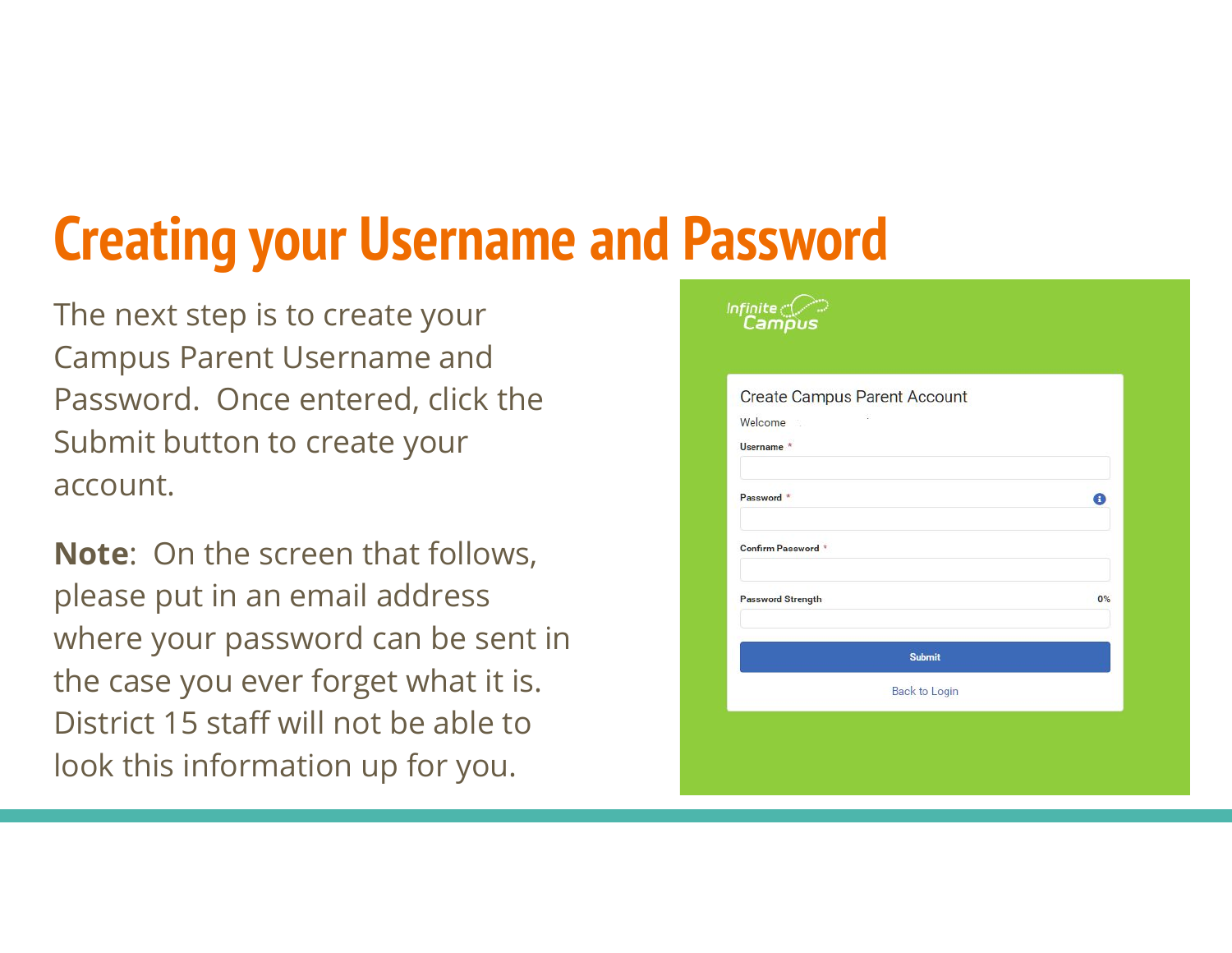| <b>Main Page Navigation</b>                                                                       |                                                                                                                                                                         |                                                                      | The Person icon allows<br>you to change your<br>preferences in Campus<br>Parent, such as the |
|---------------------------------------------------------------------------------------------------|-------------------------------------------------------------------------------------------------------------------------------------------------------------------------|----------------------------------------------------------------------|----------------------------------------------------------------------------------------------|
|                                                                                                   | Clicking this icon<br>will open or close<br>the Tool bar                                                                                                                |                                                                      | Language used in<br><b>Campus Parent, your</b><br>contact information, etc.                  |
| The Tool bar<br>has the links<br>to each of the<br>functions<br>available in<br>Campus<br>Parent. | Infinite<br>Campus<br><b>Message Center</b><br>Today<br>Calendar<br>Assignments<br>Grades<br><b>Grade Book Updates</b><br><b>Attendance</b><br>Schedule<br>Fees<br>More | <b>Message Center</b><br>Announcements<br>Inbox<br>No Announcements. |                                                                                              |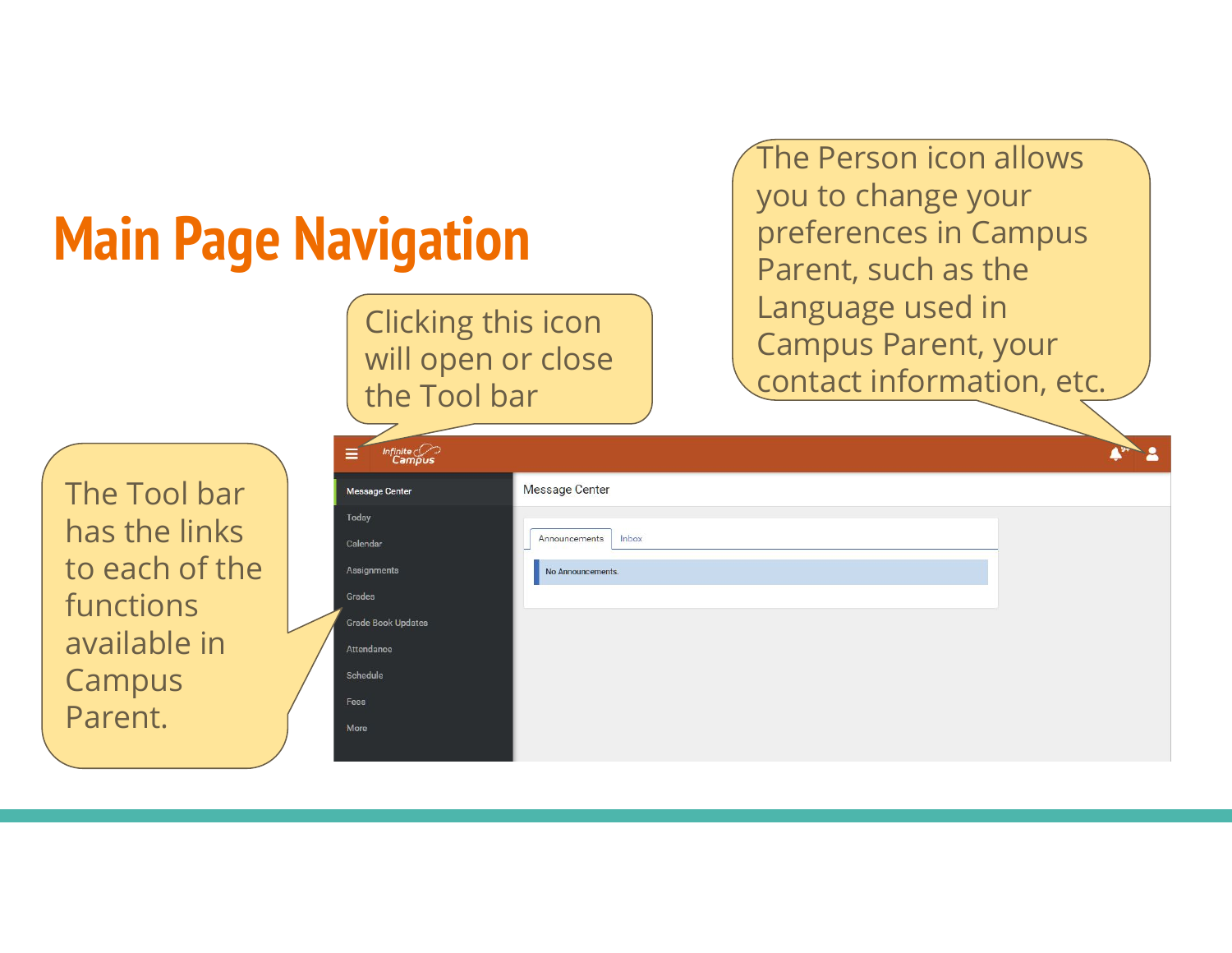### **Today**

The Today tool gives an overview of your student's course schedule, assignments due, etc. for the day. If you have more than one child enrolled in D15, you can select which one you wish to view at any time by clicking the selector in the upper right corner of the screen.

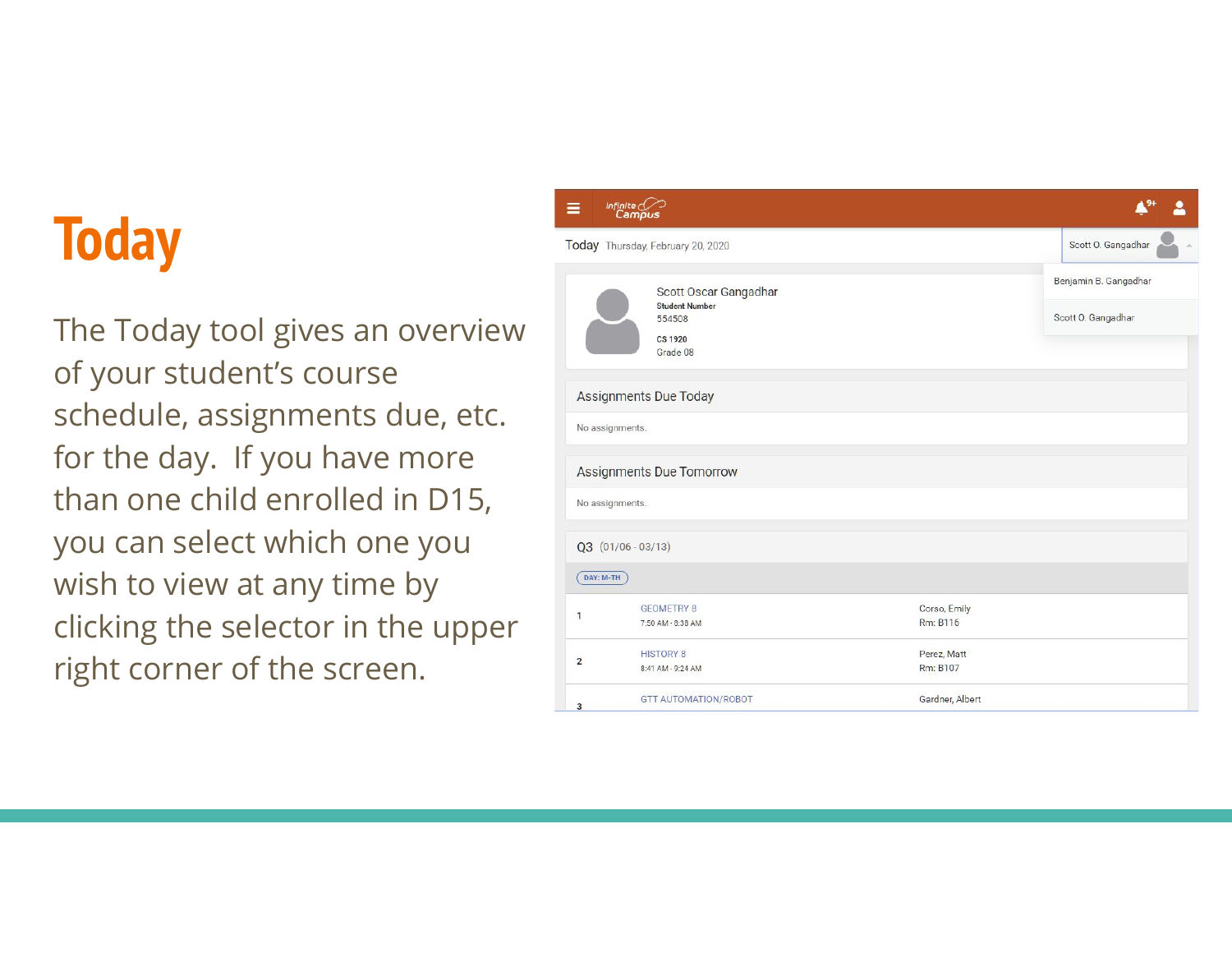#### **Calendar**

The Calendar tool displays the students assignments, schedule, and attendance for any date selected in the calendar. To change the display, click on the tab you would like to view (Assignments, Schedule, or Attendance).

| $Infinite \n\begin{matrix}\n\odot \\ \odot\n\end{matrix}$<br>Ξ |                                            |                |                 |                |    |                                 |                |                  |                          |
|----------------------------------------------------------------|--------------------------------------------|----------------|-----------------|----------------|----|---------------------------------|----------------|------------------|--------------------------|
| Calendar                                                       |                                            |                |                 |                |    |                                 |                |                  | Scott O. Gangadhar       |
| <b>Assignments</b>                                             | Schedule<br>Attendance                     |                |                 |                |    |                                 |                |                  |                          |
|                                                                | Sep<br>Oct                                 |                | February 2020   |                |    |                                 |                | Today            |                          |
|                                                                | Nov                                        | SU             | MO.             | TU             | WE | TH                              | FR.            | SA               |                          |
|                                                                | Dec                                        |                |                 |                |    |                                 |                | $\mathbf{1}$     |                          |
|                                                                | 2020                                       | $\overline{2}$ | 3               | $\overline{4}$ | 5  | 6                               | $\overline{7}$ | $\boldsymbol{8}$ |                          |
|                                                                | Feb                                        | $\overline{9}$ | 10              | 11             | 12 | 13                              | 14             | 15               |                          |
|                                                                | Mar                                        | 16             | 17<br>$\bullet$ | 18             | 19 | 20                              | 21             | 22               |                          |
|                                                                | Apr<br>May                                 | 23             | 24              | 25             | 26 | 27                              | 28             | 29               |                          |
|                                                                | Jun                                        |                |                 |                |    |                                 |                |                  |                          |
|                                                                | Jul                                        | March 2020     |                 |                |    |                                 |                |                  |                          |
| DAY: M-TH                                                      |                                            |                |                 |                |    |                                 |                |                  |                          |
| 1                                                              | <b>GEOMETRY 8</b><br>7:50 AM - 8:38 AM     |                |                 |                |    | Corso, Emily<br>Rm: B116        |                |                  |                          |
| $\overline{\mathbf{2}}$                                        | <b>HISTORY 8</b><br>8:41 AM - 9:24 AM      |                |                 |                |    | Perez, Matt<br>Rm: B107         |                |                  |                          |
| 3                                                              | GTT AUTOMATION/ROBOT<br>9:27 AM - 10:10 AM |                |                 |                |    | Gardner, Albert<br><b>Rm:</b> - |                |                  |                          |
|                                                                | <b>READING 8</b>                           |                |                 |                |    | Mathew, Wendi                   |                |                  | $\overline{\phantom{a}}$ |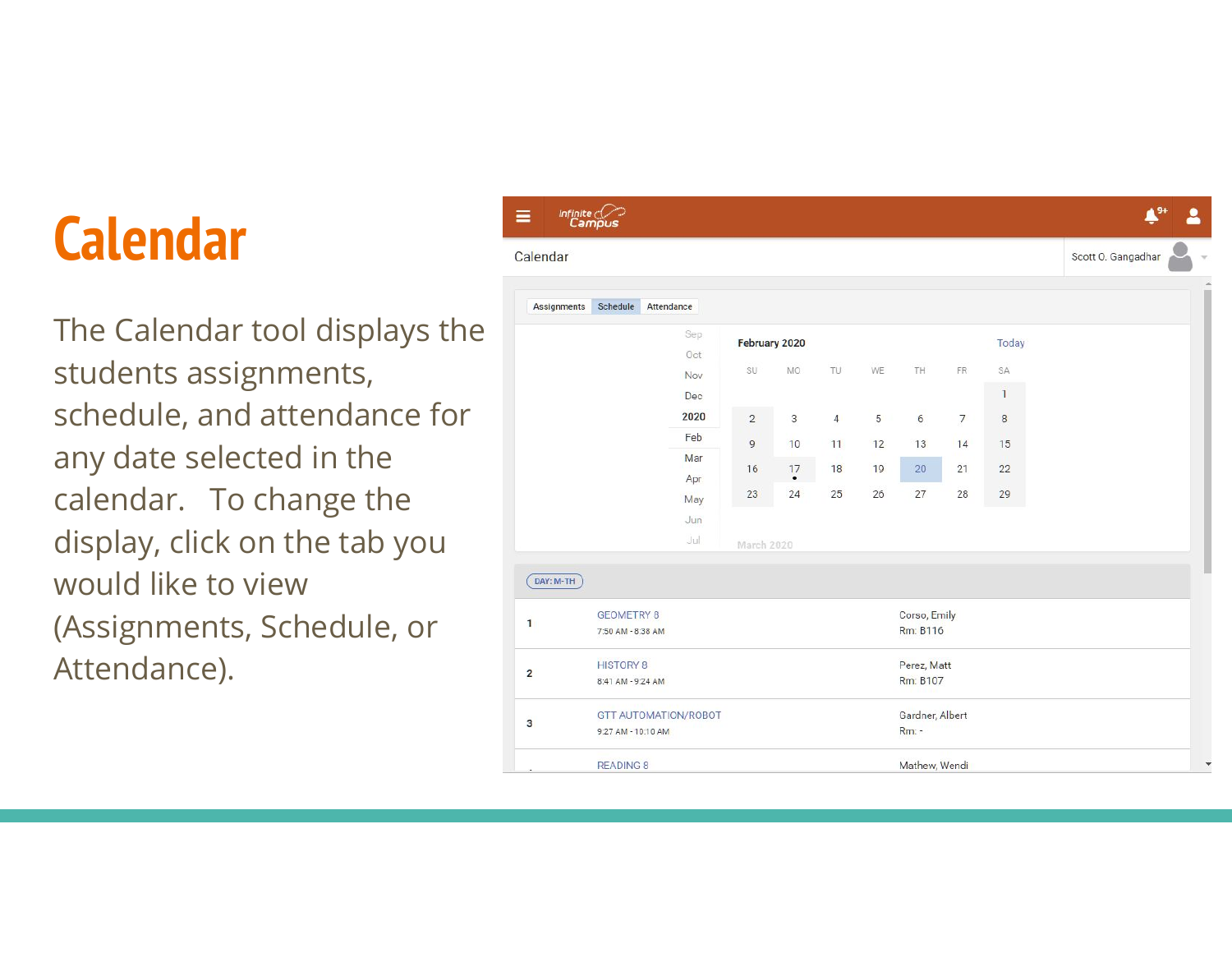### **Assignments**

The Assignments tool shows you the student's assignments and their score for each assignment. Clicking on the Right Arrow next to each score will display more information for that specific assignment.

| Infinite Co<br>Ξ                                    |                                       |
|-----------------------------------------------------|---------------------------------------|
| Assignments                                         | Scott O. Gangadhar                    |
| <b>Current Term</b><br><b>Missing</b>               | Today                                 |
| context Answer L 3<br>WRITING 8                     | A<br>12/12<br>$\mathcal{E}$<br>(100%) |
| Wednesday 11/20                                     |                                       |
| Partner Read Sheet 2<br><b>READING 8</b>            | 8/10<br>$\rightarrow$<br>(80%)        |
| Ouick Phrase 2<br><b>READING 8</b>                  | 2/2<br>$\,>\,$<br>(100%)              |
| Oobleck Reasoning<br><b>SCIENCE 8</b>               | $\mathcal{P}$                         |
| RAQ on state change (pgs 56-63)<br><b>SCIENCE 8</b> | 15/15<br>$\mathcal{P}$<br>(100%)      |
| Thursday 11/21                                      |                                       |
| <b>B</b> Chapter 7 Notebook<br><b>GEOMETRY 8</b>    | 10/10<br>$\geq$<br>(100%)             |
| Chapter 7 Quiz<br><b>GEOMETRY 8</b>                 | $\mathcal{P}$                         |
| Chapter 7 Quiz Review<br><b>GEOMETRY 8</b>          | 5/5<br>$\,$<br>(100%)                 |
| Thursday 02/20 (TODAY                               |                                       |
| No assignments.                                     | $\mathbf{v}$                          |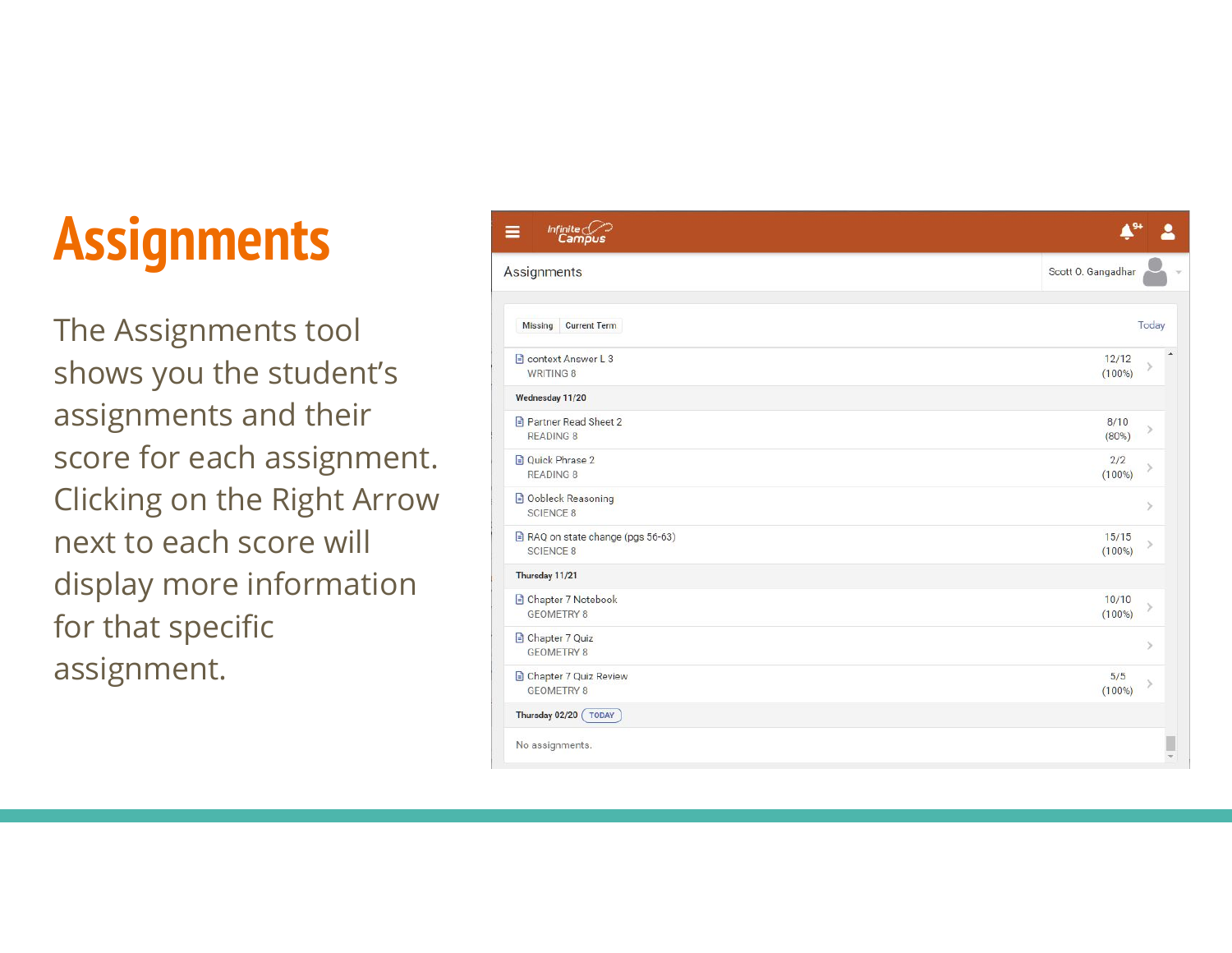#### **Grades**

The Grades tool shows you the past grades and comments for this year and the current term's "In Process" grades. The comment and details for each grade are available via the icons in below each grade.

**Note**: If your school is not using the Campus Gradebook, you will only see the information for the completed terms.

| $Infinite \n\begin{matrix}\n\odot \\ \odot\n\end{matrix}$ |                         |                                       |    |                    |
|-----------------------------------------------------------|-------------------------|---------------------------------------|----|--------------------|
| Grades                                                    |                         |                                       |    | Scott O. Gangadhar |
| Q2<br>Q3<br>Q4<br>All Terms<br>Q1                         |                         |                                       |    | Settings V         |
| <b>GEOMETRY 8</b>                                         |                         |                                       |    |                    |
|                                                           | Q1                      | Q2                                    | Q3 | Q <sub>4</sub>     |
| Conduct                                                   | $\overline{2}$          |                                       |    |                    |
| Term Grade                                                | $A$<br>(98.33%)<br>₿    | $A$<br>(95.9%)<br>In-progress<br>€    |    |                    |
| <b>GTT AUTOMATION/ROBOT</b>                               |                         |                                       |    |                    |
| No grades available.                                      |                         |                                       |    |                    |
| <b>GTT MED DETECTIVES</b>                                 |                         |                                       |    |                    |
|                                                           | Q1                      | Q2                                    | Q3 | Q <sub>4</sub>     |
| Conduct                                                   | $\mathbf{1}$<br>$\circ$ |                                       |    |                    |
| Term Grade                                                | $A$<br>(99.15%)<br>B    | $A+$<br>(100.46%)<br>In-progress<br>B |    |                    |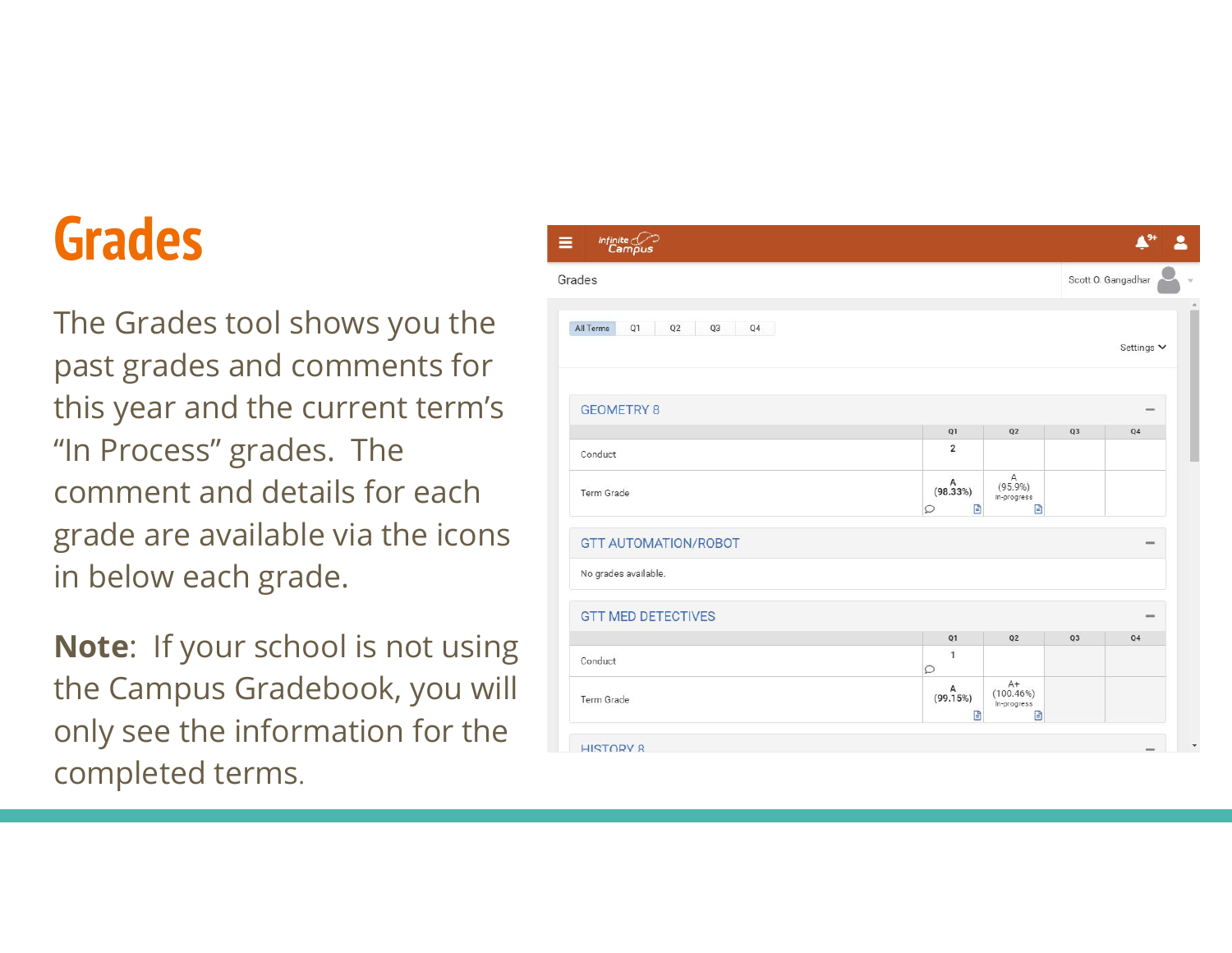#### **Attendance**

The Attendance tool will show the total of absences and tardies for the student in each term.

| Ξ             | Infinite<br>Campus                            |                  | 19+<br>2           |
|---------------|-----------------------------------------------|------------------|--------------------|
|               | Attendance                                    |                  | Scott O. Gangadhar |
|               | Q1<br>Q2<br>Q3<br>Q4<br>Term Q1 (08/14-10/11) |                  |                    |
| <b>COURSE</b> |                                               | <b>ABSENT</b>    | <b>TARDY</b>       |
|               | <b>GEOMETRY 8</b>                             | $\bf 0$          | $\mathbf{0}$       |
|               | <b>GTT MED DETECTIVES</b>                     | $\theta$         | 0                  |
|               | <b>HISTORY 8</b>                              | $\mathbf 0$      | $\mathbf 0$        |
|               | <b>PHYS ED</b>                                | $\boldsymbol{0}$ | $\bf{0}$           |
|               | <b>READING 8</b>                              | $\bf 0$          | $\bf{0}$           |
|               | <b>SCIENCE 8</b>                              | $\theta$         | $\mathbf 0$        |
|               | <b>SPANISH II</b>                             | $\mathbf 0$      | $\overline{0}$     |
|               | <b>WRITING 8</b>                              | $\,0\,$          | $\overline{0}$     |
| <b>Totals</b> |                                               | $\pmb{0}$        | 0                  |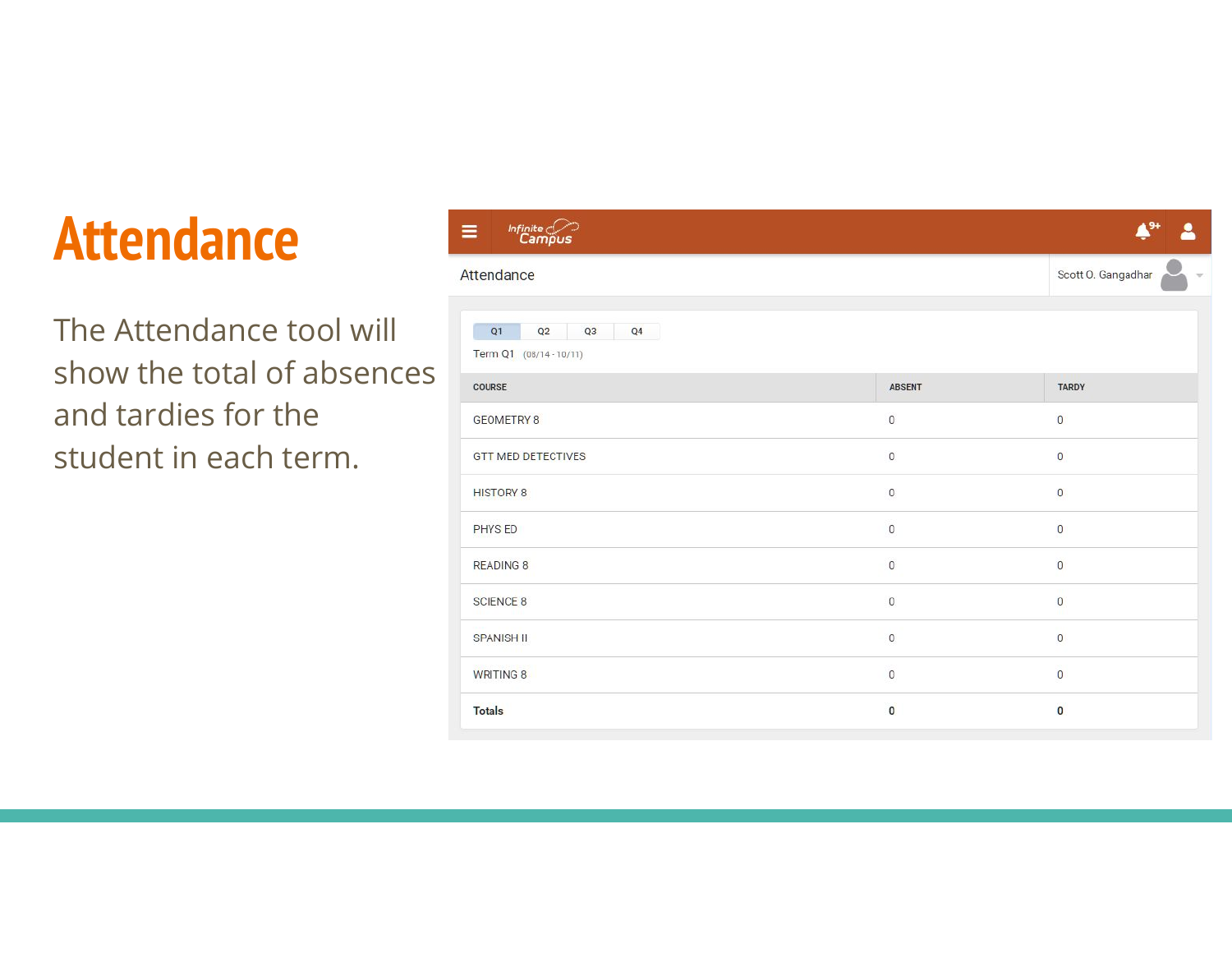### **Schedule**

The Schedule tool displays the details for a student's schedule, including the differences between the Monday to Thursday schedule and the Friday early release schedule.

| Ξ              | Infinite Co                                                                   |                                  |                    |
|----------------|-------------------------------------------------------------------------------|----------------------------------|--------------------|
| Schedule       |                                                                               |                                  | Scott O. Gangadhar |
| Q1             | Q <sub>2</sub><br>Q <sub>3</sub><br>Q <sub>4</sub><br>Term Q3 (01/06 - 03/13) |                                  |                    |
| DAY: M-TH      |                                                                               |                                  |                    |
| 1              | <b>GEOMETRY 8</b><br>7:50 AM - 8:38 AM                                        | Corso, Emily<br>Rm: B116         |                    |
| $\overline{2}$ | <b>HISTORY 8</b><br>8:41 AM - 9:24 AM                                         | Perez, Matt<br>Rm: B107          |                    |
| 3              | <b>GTT AUTOMATION/ROBOT</b><br>9:27 AM - 10:10 AM                             | Gardner, Albert<br>Rm: -         |                    |
| 4              | <b>READING 8</b><br>10:13 AM - 10:56 AM                                       | Mathew, Wendi<br>Rm: B113        |                    |
| 5              | LUNCH <sub>8</sub><br>10:59 AM - 11:41 AM                                     | Crouch, TBA<br>Rm: MPR           |                    |
| 6              | <b>WRITING 8</b><br>11:32 AM - 12:14 PM                                       | Mathew, Wendi<br><b>Rm: B113</b> |                    |
| 7              | <b>SCIENCE 8</b><br>12:17 PM - 12:59 PM                                       | Abrego, Jacqueline<br>Rm: C105   |                    |
| 8              | <b>SPANISH II</b><br>1:02 PM - 1:44 PM                                        | Popp, Holly<br>Rm: B105          |                    |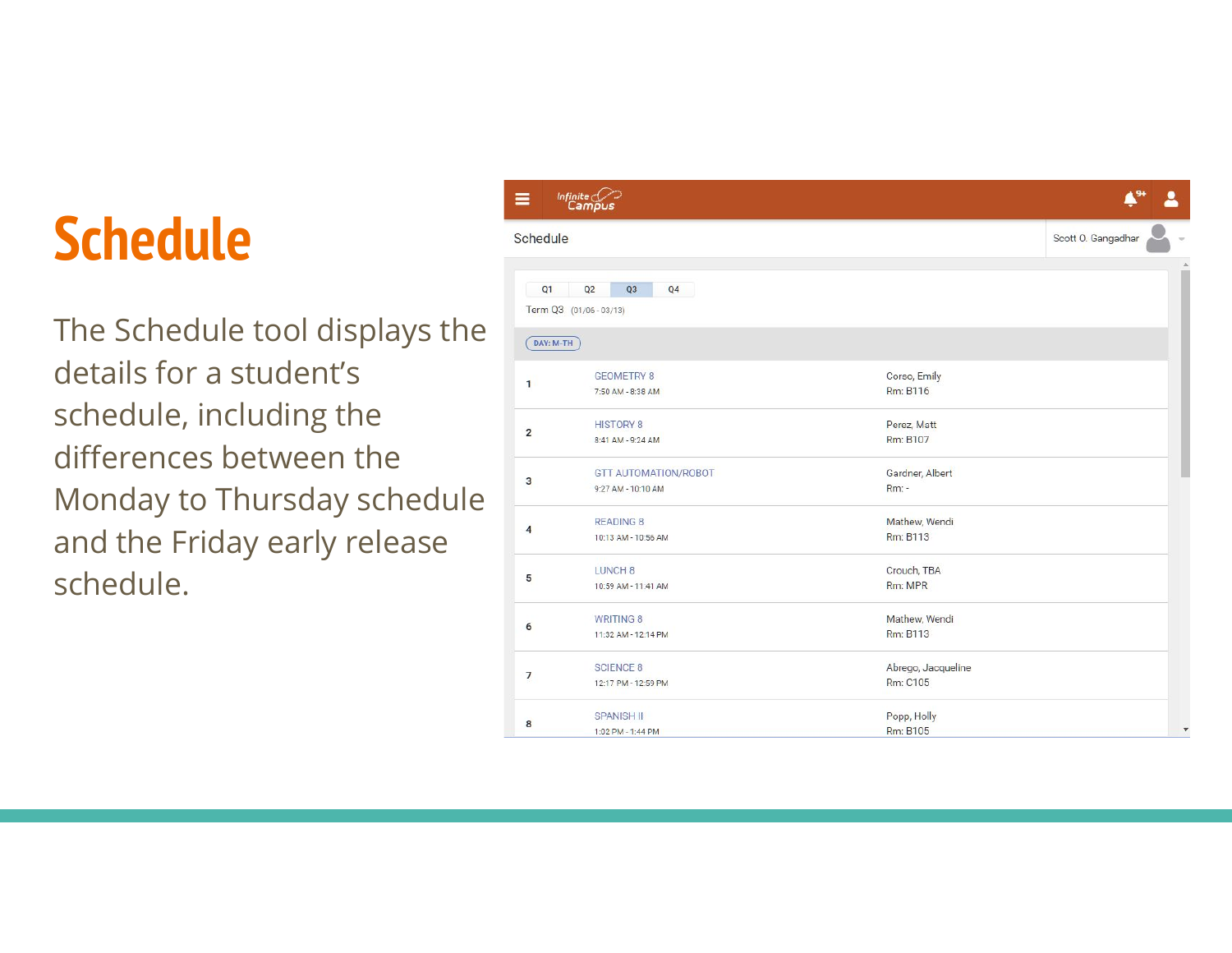#### **Fees**

The Fees tool will display any fees assigned and and current balances. Clicking the right arrow next to any fee will display details for that fee, such as the fee type, applied payments, and transaction dates.

Payments can be made via the "Make a Payment" link on the More section.



Print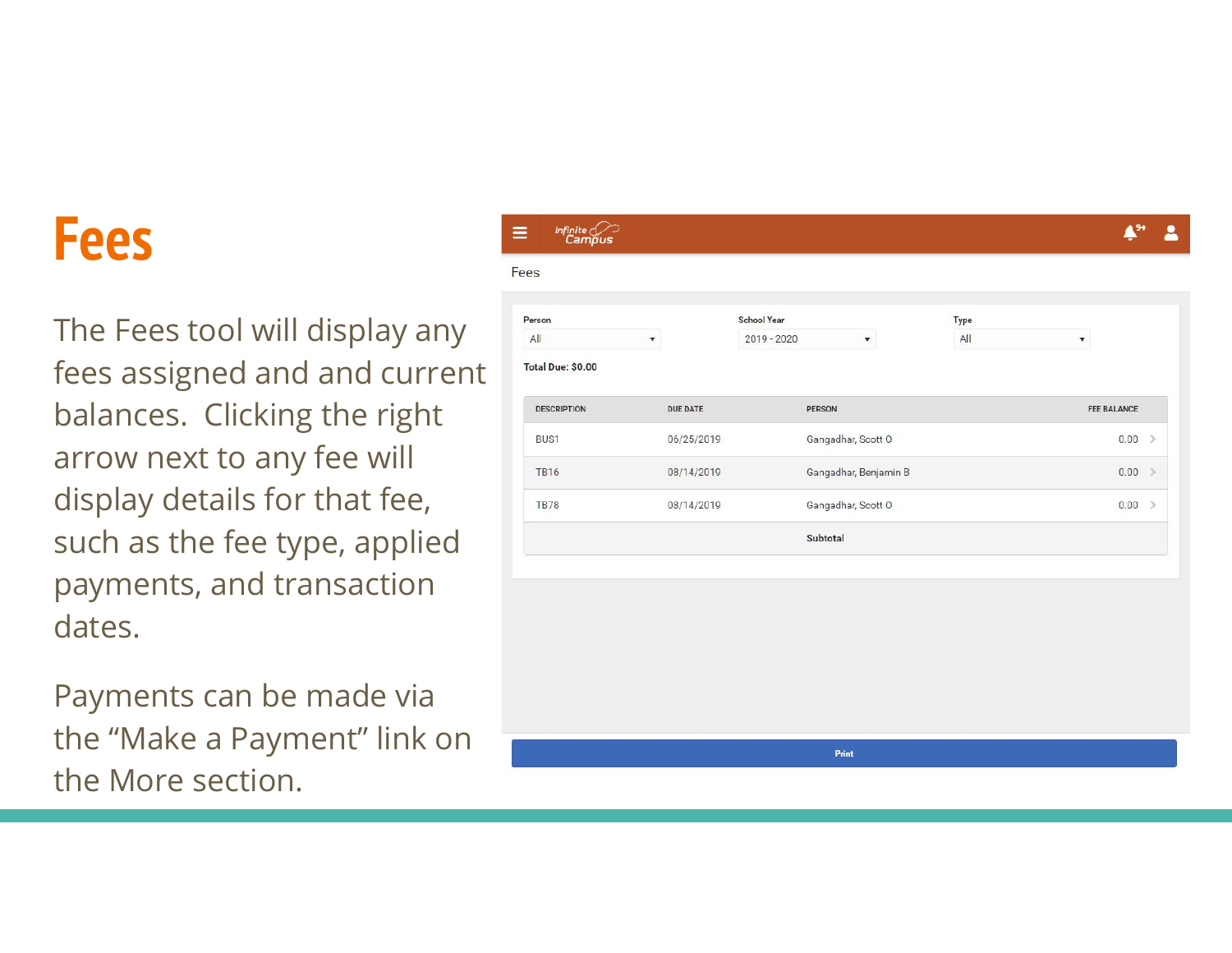#### **More**

The More section is where you can see additional information for your student:

- Important Dates (School Non-attendance days)
- Transportation
- Make a Payment
- **Online Registration**
- Website links for your children's' schools

|      | Infinite <i>C</i>           |               |
|------|-----------------------------|---------------|
| More |                             |               |
|      |                             |               |
|      | <b>Important Dates</b>      | $\mathcal{P}$ |
|      | Lockers                     | $\mathcal{P}$ |
|      | Transportation              | $\mathcal{P}$ |
|      | <b>Online Registration</b>  | $\,>\,$       |
|      | <b>Quick Links</b>          |               |
|      | PALATINE C C SCHOOL DIST 15 |               |
|      | Carl Sandburg Junior High   |               |
|      | Central Road School         |               |
|      | Make a Payment              |               |
|      |                             |               |
|      |                             |               |